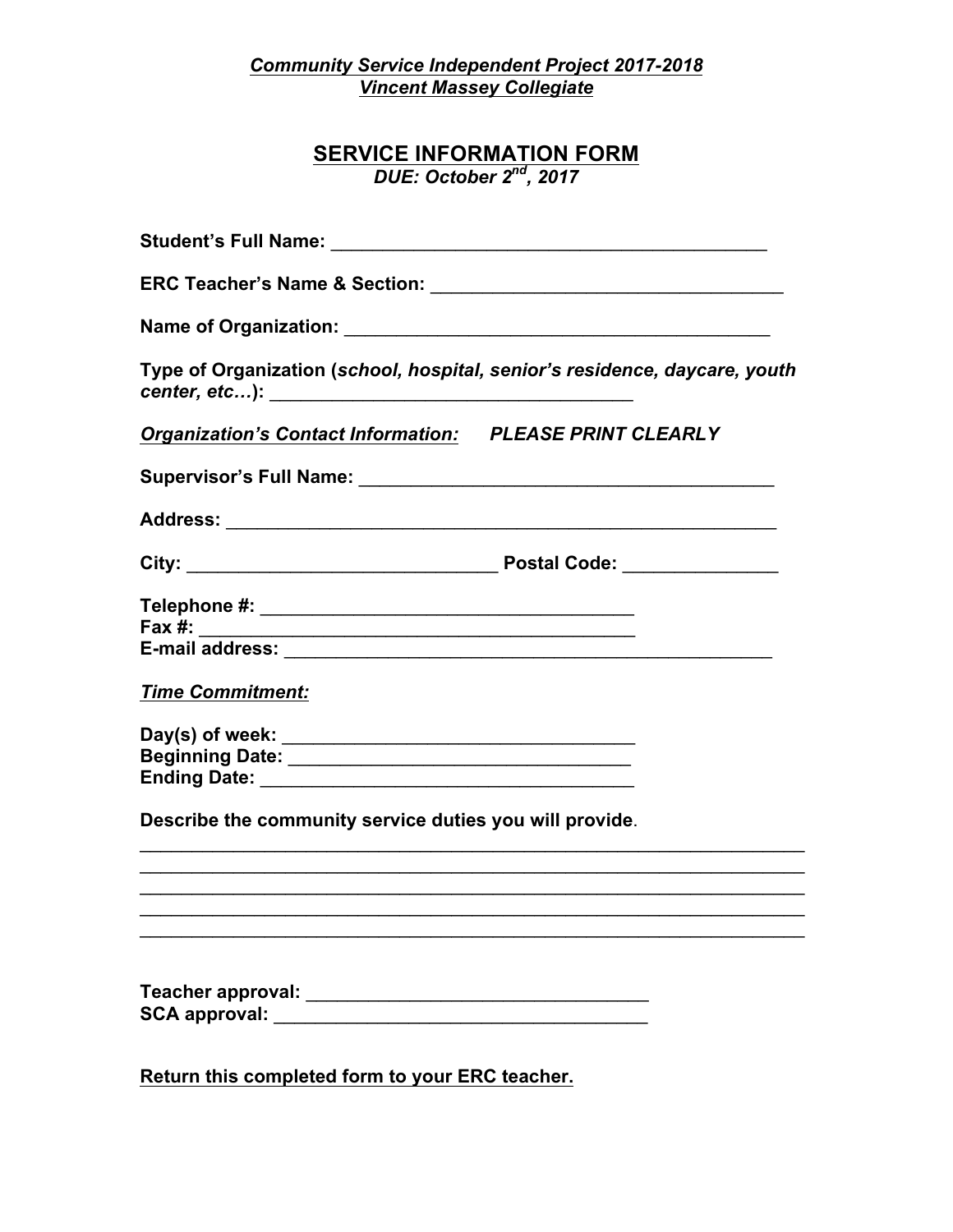### *Community Service Independent Project 2017-2018 Vincent Massey Collegiate*

## **SUPERVISOR'S EVALUATION FORM** *DUE: January 19th, 2018 & May 7th, 2018*

|                                                                                                                                                                                                                                                                                                                                                                        | 1                                   | $\mathbf{2}$                 | 3                           | 4                                         | 5      |
|------------------------------------------------------------------------------------------------------------------------------------------------------------------------------------------------------------------------------------------------------------------------------------------------------------------------------------------------------------------------|-------------------------------------|------------------------------|-----------------------------|-------------------------------------------|--------|
|                                                                                                                                                                                                                                                                                                                                                                        | 1                                   | $2^{\sim}$                   |                             | $\overline{\mathbf{4}}$                   | 5      |
|                                                                                                                                                                                                                                                                                                                                                                        | 1                                   | $\overline{2}$               | $\frac{3}{3}$               | $\overline{\mathbf{4}}$                   | 5      |
|                                                                                                                                                                                                                                                                                                                                                                        | 1                                   | $2^{\sim}$                   | $\mathbf 3$                 | $\overline{4}$                            | 5      |
|                                                                                                                                                                                                                                                                                                                                                                        | $1 \quad \blacksquare$              | $2^{\sim}$                   | $\mathbf{3}$                | $\overline{4}$                            | 5      |
| <b>Rating Scale:</b><br>1-Unsatisfactory 2-Satisfactory 3-Good 4-Very Good 5-Exceptional<br><b>Attendance:</b><br>Number of days attended: ______<br>Number of days absent:<br><b>Reliability</b><br><b>Respect / Courtesy</b><br><b>Demonstrates Initiative</b><br>Cooperation<br><b>Dedication</b><br><b>Follows Instructions</b><br><b>Completes Assigned Tasks</b> | $1 \quad \blacksquare$<br>$1 \quad$ | $2^{\sim}$<br>2 <sup>7</sup> | $\mathbf 3$<br>$\mathbf{3}$ | $\overline{4}$<br>$\overline{\mathbf{4}}$ | 5<br>5 |

**improvement.** 

 $\mathcal{L}_\text{max} = \mathcal{L}_\text{max} = \mathcal{L}_\text{max} = \mathcal{L}_\text{max} = \mathcal{L}_\text{max} = \mathcal{L}_\text{max} = \mathcal{L}_\text{max} = \mathcal{L}_\text{max} = \mathcal{L}_\text{max} = \mathcal{L}_\text{max} = \mathcal{L}_\text{max} = \mathcal{L}_\text{max} = \mathcal{L}_\text{max} = \mathcal{L}_\text{max} = \mathcal{L}_\text{max} = \mathcal{L}_\text{max} = \mathcal{L}_\text{max} = \mathcal{L}_\text{max} = \mathcal{$  $\mathcal{L}_\text{max} = \mathcal{L}_\text{max} = \mathcal{L}_\text{max} = \mathcal{L}_\text{max} = \mathcal{L}_\text{max} = \mathcal{L}_\text{max} = \mathcal{L}_\text{max} = \mathcal{L}_\text{max} = \mathcal{L}_\text{max} = \mathcal{L}_\text{max} = \mathcal{L}_\text{max} = \mathcal{L}_\text{max} = \mathcal{L}_\text{max} = \mathcal{L}_\text{max} = \mathcal{L}_\text{max} = \mathcal{L}_\text{max} = \mathcal{L}_\text{max} = \mathcal{L}_\text{max} = \mathcal{$  $\mathcal{L}_\text{max}$  , and the contract of the contract of the contract of the contract of the contract of the contract of the contract of the contract of the contract of the contract of the contract of the contract of the contr  $\mathcal{L}_\text{max} = \mathcal{L}_\text{max} = \mathcal{L}_\text{max} = \mathcal{L}_\text{max} = \mathcal{L}_\text{max} = \mathcal{L}_\text{max} = \mathcal{L}_\text{max} = \mathcal{L}_\text{max} = \mathcal{L}_\text{max} = \mathcal{L}_\text{max} = \mathcal{L}_\text{max} = \mathcal{L}_\text{max} = \mathcal{L}_\text{max} = \mathcal{L}_\text{max} = \mathcal{L}_\text{max} = \mathcal{L}_\text{max} = \mathcal{L}_\text{max} = \mathcal{L}_\text{max} = \mathcal{$ 

 $\mathcal{L}_\text{max}$  , and the contract of the contract of the contract of the contract of the contract of the contract of

**Supervisor's signature:** \_\_\_\_\_\_\_\_\_\_\_\_\_\_\_\_\_\_\_\_\_\_\_\_\_\_\_\_\_\_\_\_\_\_\_\_\_\_\_\_\_\_\_

**Return this completed form to your ERC teacher.**